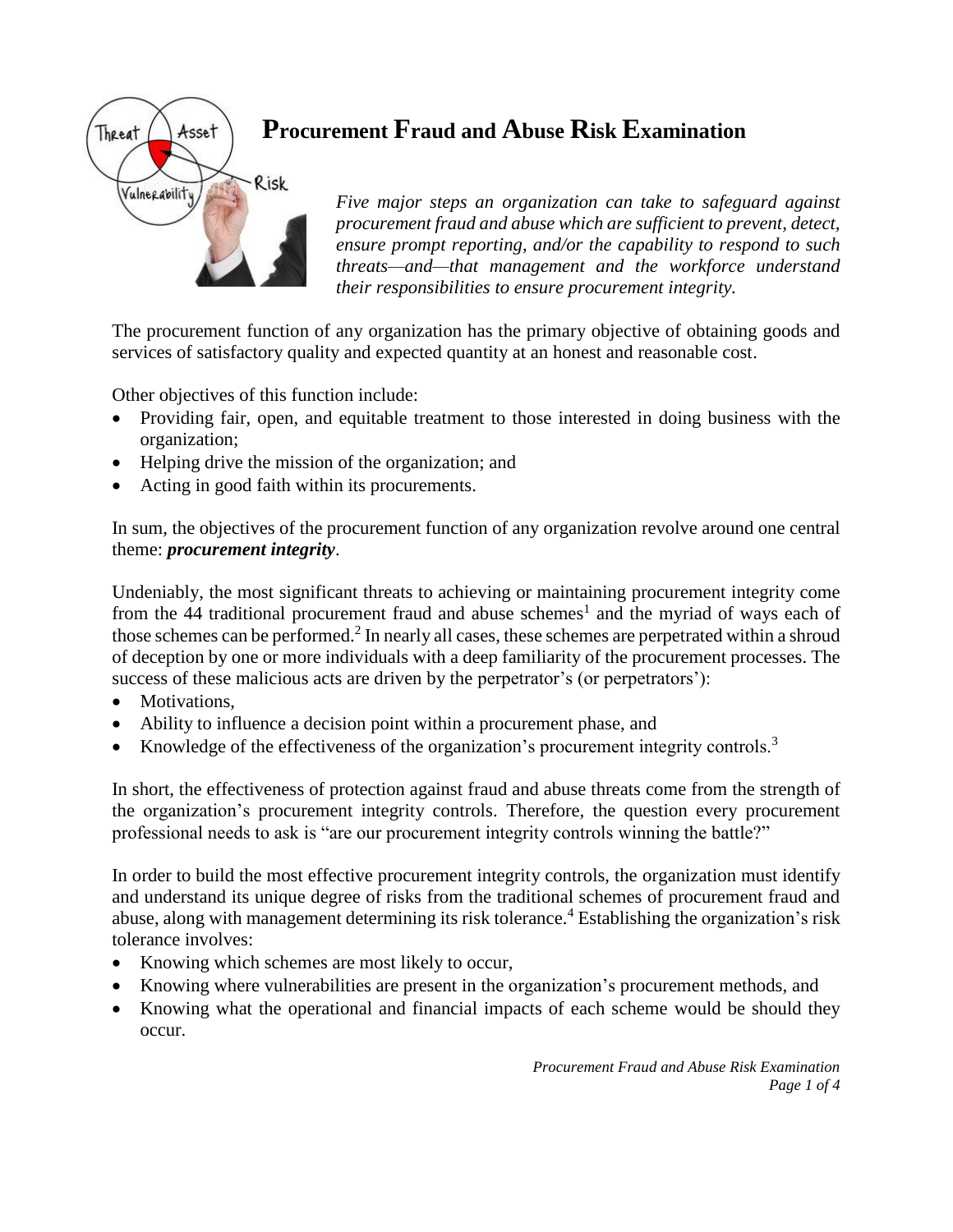This is all done with an organization-specific "Procurement Fraud and Abuse Risk Examination." With the knowledge gained from this focused and tailored risk examination, the organization is better positioned to design sound, effective, and cost-reasonable procurement integrity controls consistent with its overall business environment and risk tolerance.

Because there can be various approaches to identifying risks, it's important to briefly describe some of the key differences. An enterprise-wide risk assessment is normally focused on identifying risks associated with achieving organization-wide goals, maximizing performance, and identifying future risks, which include reductions in budgets and personnel or shifts in the market. Most of these assessments are performed to protect the organization's networks, investments, proprietary information, employees, and assets.

Some organization perform an enterprise-wide "fraud" risk assessment targeting "financial statement fraud," "asset misappropriation," and "corruption." As this type of risk assessment is designed specifically to identify the organization overall fraud risk, the broad scope presents a challenge in revealing the specific vulnerabilities and costly risks associated with the procurement process.

Without a specific assessment of the fraud schemes, the people that deploy them, how they are performed in the organization's specific procurement processes, and (most important) the effectiveness of the procurement prevention and detection mitigation controls,<sup>5</sup> the organization will not fully appreciate its unique degree of vulnerability. Therefore, it will be unable to comprehensively safeguard against two of the largest-impact risks: "Financial" and "Reputation."

## **Five Major Steps to a Procurement Fraud and Abuse Risk Examination<sup>6</sup>**

### *1. Management's Perceived Vulnerabilities*

Interview to identify the following:

- Management's perception of areas within procurement and operations that are vulnerable to certain fraud and abuse schemes;
- The potential financial, operational, and reputational impacts of a successful fraud or abuse scheme; and
- The degree of potential noncompliance with internal procurement policies, procedures, and/or processes designed to prevent and detect fraud and abuse (i.e., procurement integrity controls).

### *2. Documented Guidelines Vulnerabilities*

Using existing organizational documents:

- Perform an analysis of the procurement integrity controls' effectiveness against the traditional procurement fraud and abuse schemes and the people that commit those schemes; and
- Develop "procurement scheme risk theories" on how a particular portion of the procurement process could be compromised focusing on the following elements:
	- o The specific schemes that could compromise this process,
	- o At which specific decision point (occupation) would these specific schemes appear, and
	- o The specific steps required for the schemes to occur.

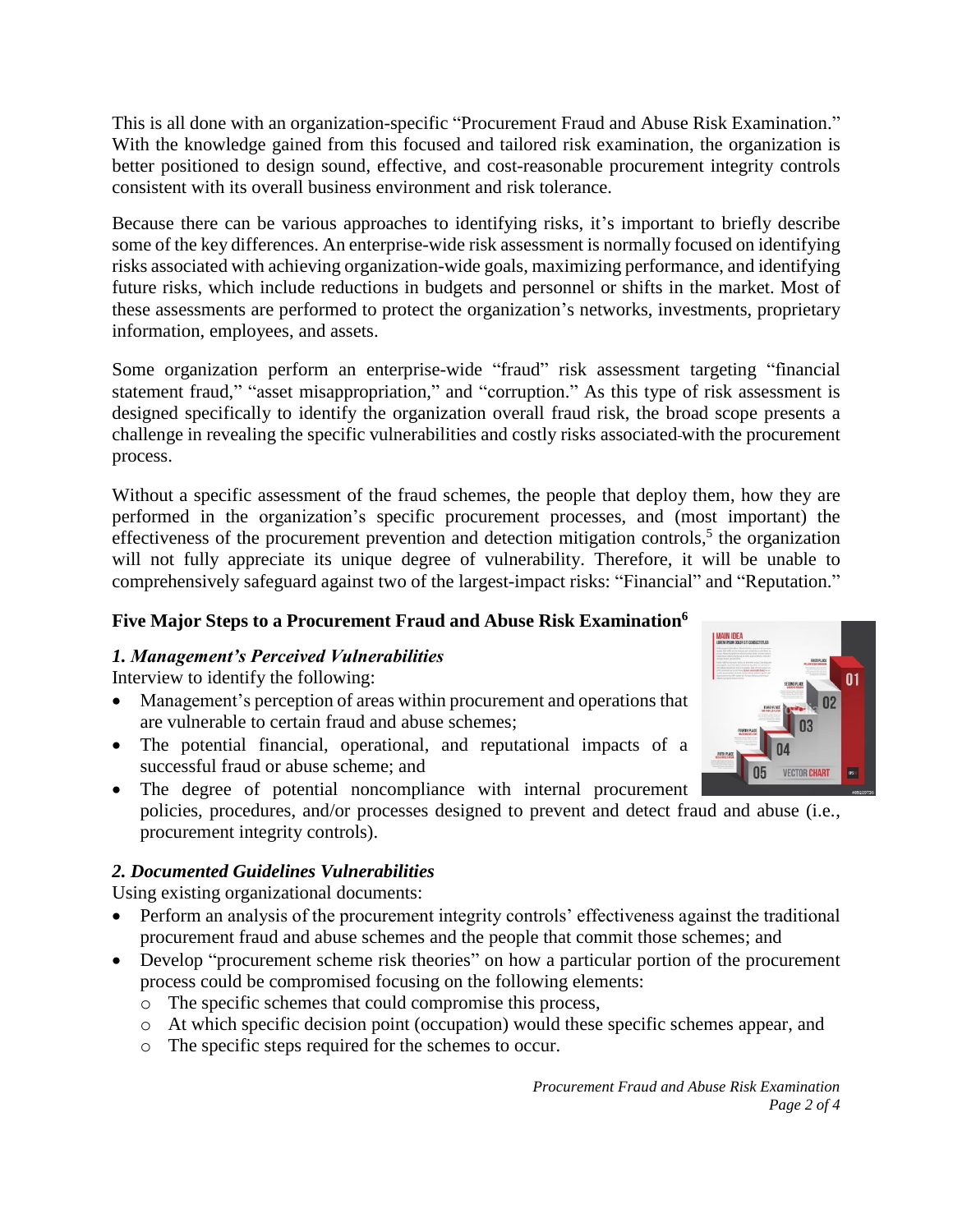## *3. Employee Perceived Vulnerabilities*

With the aid of interviews:

- Identify the workforce's perception of vulnerability of the traditional schemes,
- Obtain their understanding on the effectiveness of the procurement integrity controls,
- Gage their belief of likelihood of occurrence of the traditional schemes,
- Gather information on the operational and financial impact of the more likely schemes, and
- Determine any differences between management and the workforce in perceptions of vulnerabilities, risk tolerance, and commitment to procurement integrity.

# *4. Testing Vulnerabilities*

With each of the more likely schemes identified:

- Interview the employees linked to that particular procurement process and obtain the interviewees' perceptions on the probability of occurrence and compromise, and
- Interview other employees involved with the organization's procurement integrity controls (e.g., the audit department or the enterprise risk manager).

# *5. Summarize Results*

Starting with those schemes that present the greatest threats of occurrence:

- Perform an analysis to identify the contributing factors, which can include, among other things:
	- o Nonexistent or ineffective procurement policy,
	- o Lack of workforce training on compliance with particular mitigation controls, and/or
	- o Inadequate communication of risk tolerance thresholds;
- Develop appropriate corrective actions to reduce the future probability of occurrence for those schemes identified; and
- Continue with the more likely schemes based on degree of vulnerability, continuously making corrective actions consistent with management's risk tolerance thresholds.

# **Closing**

An organization that wishes to ensure procurement integrity in order to safeguard against unnecessary financial losses and reputational damages related to today's malicious schemes of procurement fraud and abuse must:

- Identify its unique degree of risks to the traditional schemes of procurement fraud and abuse,
- Evaluate the effectiveness of its procurement integrity controls against those same schemes,
- Measure its commitment to procurement integrity, and
- Establish risk thresholds.

This can only be done effectively with a Procurement Fraud and Abuse Risk Examination. Because much of this type of assessment involves anticipating the behavior of a potential perpetrator, the assessment team must collectively have specialized backgrounds in the prevention and detection of procurement fraud and abuse—including experience in assessing mitigation controls, fraud risk, procurements, and organizational culture.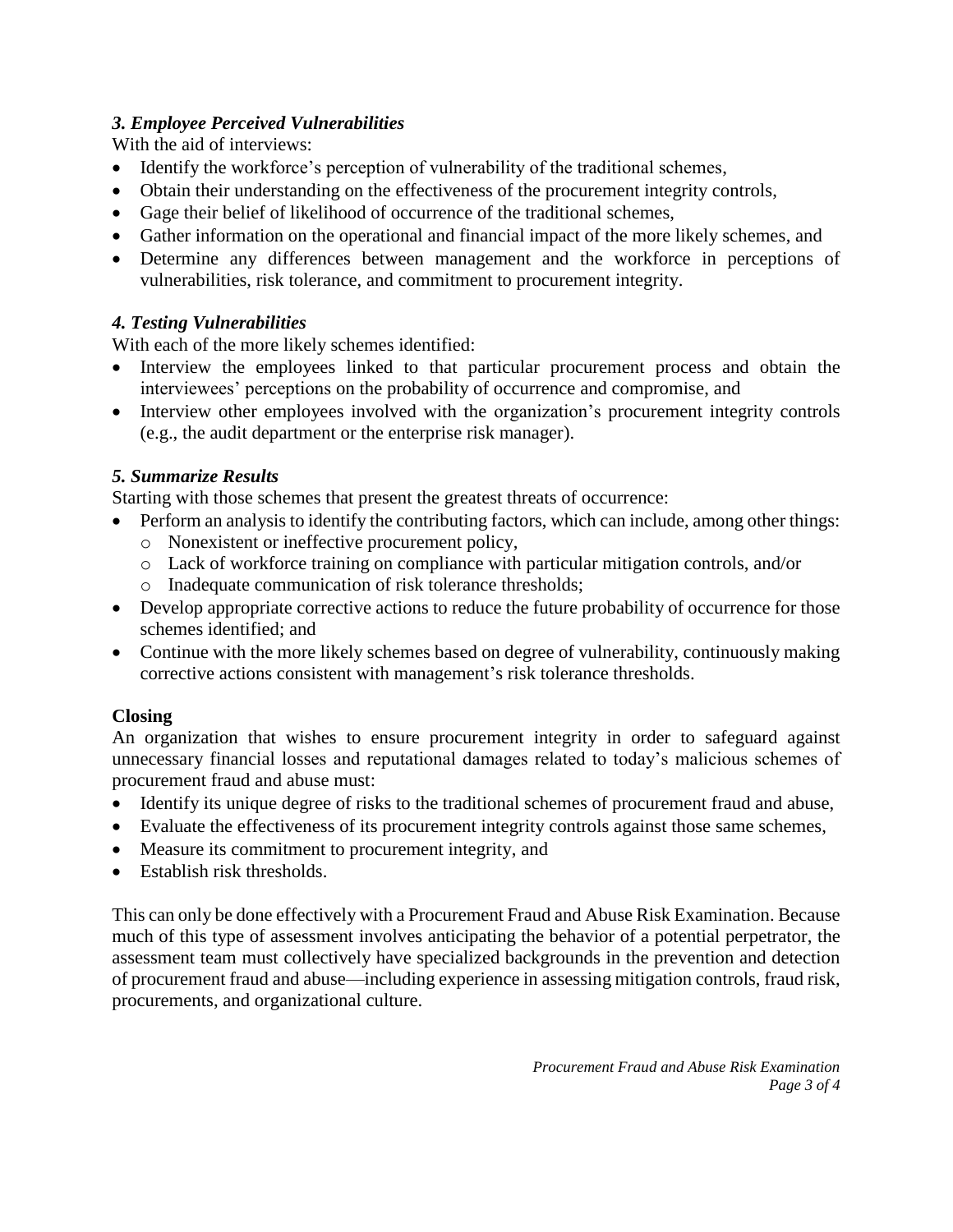Now, picture the organization you work for. Imagine if management and the workforce were asked the following questions:

- What are the four most likely fraud and abuse threats to your organization's procurements?
- What are four prevention and detection mitigation controls that are currently in place to protect your organization's procurements?
- What is expected of you to ensure procurement integrity?

Could they answer? Could you? It's your duty to ensure that your organization is best protected with sound procurement fraud and abuse prevention and detection mitigation controls.

### **Endnotes**

 $\overline{a}$ 



<sup>&</sup>lt;sup>1</sup> *Abuse* is a contracting action that falls short of being criminal and a prudent procurement professional would not consider ethical or a necessary business practice given the same facts and circumstances. A *scheme* is the specific methodology used to commit, conceal, and benefit from the act.

<sup>2</sup> For more information, *see* Sheryl Steckler and Tom Caulfield, "The Five Faces of Procurement Fraud, Abuse, and Noncompliance," *Contract Management* Magazine (December 2014); *and* Sheryl Steckler and Tom Caulfield, "Schemes of the Fraudster: Beat Them at Their Own Game," *Contract Management* Magazine (September 2015).

<sup>3</sup> *Procurement integrity controls* are the processes, procedures, and management systems that are designed to provide reasonable assurance regarding the prevention, detection, prompt reporting, and response capability to procurement fraud and abuse.

<sup>4</sup> *Risk tolerance* is the level of risk that an organization is prepared to accept in pursuit of its objectives, and before action is deemed necessary to reduce the risk. It represents a balance between the potential benefits of an action (e.g., accelerated procurements with less segregation of duties) and the threats of fraud that might occur.

<sup>5</sup> *See, generally,* note 2.

<sup>&</sup>lt;sup>6</sup> Please note that it is beyond the scope of this article to describe in detail each step of a Procurement Fraud and Abuse Risk Examination. Therefore, overarching descriptions of the five major steps have been provided.